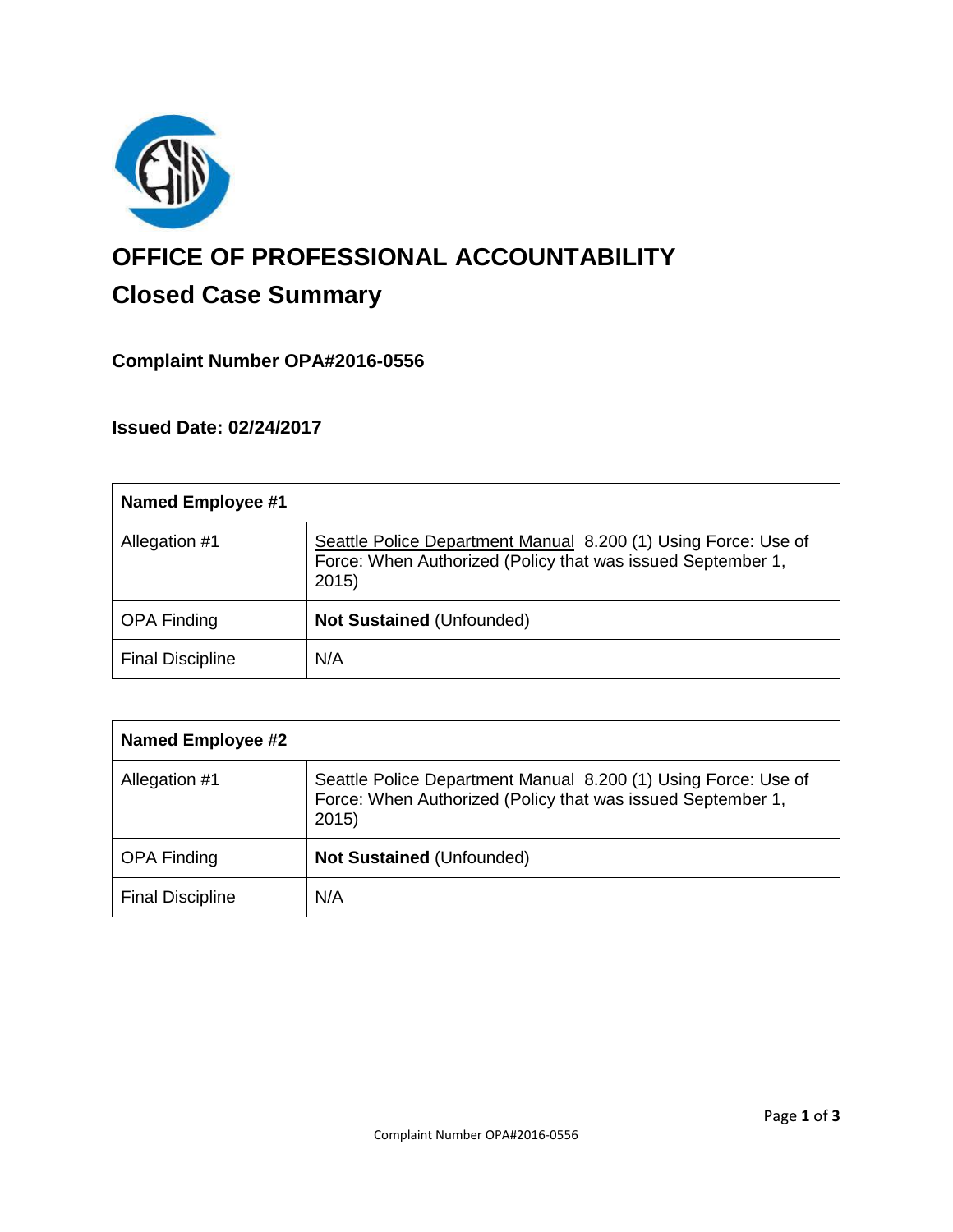| Named Employee #3       |                                                                                                                                       |
|-------------------------|---------------------------------------------------------------------------------------------------------------------------------------|
| Allegation #1           | Seattle Police Department Manual 8.200 (1) Using Force: Use of<br>Force: When Authorized (Policy that was issued September 1,<br>2015 |
| <b>OPA Finding</b>      | Not Sustained (Unfounded)                                                                                                             |
| <b>Final Discipline</b> | N/A                                                                                                                                   |

| <b>Named Employee #4</b> |                                                                                                                                        |
|--------------------------|----------------------------------------------------------------------------------------------------------------------------------------|
| Allegation #1            | Seattle Police Department Manual 8.200 (1) Using Force: Use of<br>Force: When Authorized (Policy that was issued September 1,<br>2015) |
| <b>OPA Finding</b>       | <b>Not Sustained (Unfounded)</b>                                                                                                       |
| <b>Final Discipline</b>  | N/A                                                                                                                                    |

# **INCIDENT SYNOPSIS**

The Named Employees interacted with the complainant.

# **COMPLAINT**

The complainant alleged he was pushed around by the Named Employees while he was in their custody. He also alleged that there was a "free-for-all" with him inside an elevator, and that he was allegedly injured due to the force they used.

#### **INVESTIGATION**

The OPA investigation included the following actions:

- 1. Review of the complaint memo
- 2. Review of external investigation documents
- 3. Search for and review of all relevant records and other evidence
- 4. Interviews of SPD employees

# **ANALYSIS AND CONCLUSION**

The preponderance of the evidence from this investigation supported the conclusion that Named Employees #1, #2, #3, and #4 did not use force, other than de minimis force, on the complainant.